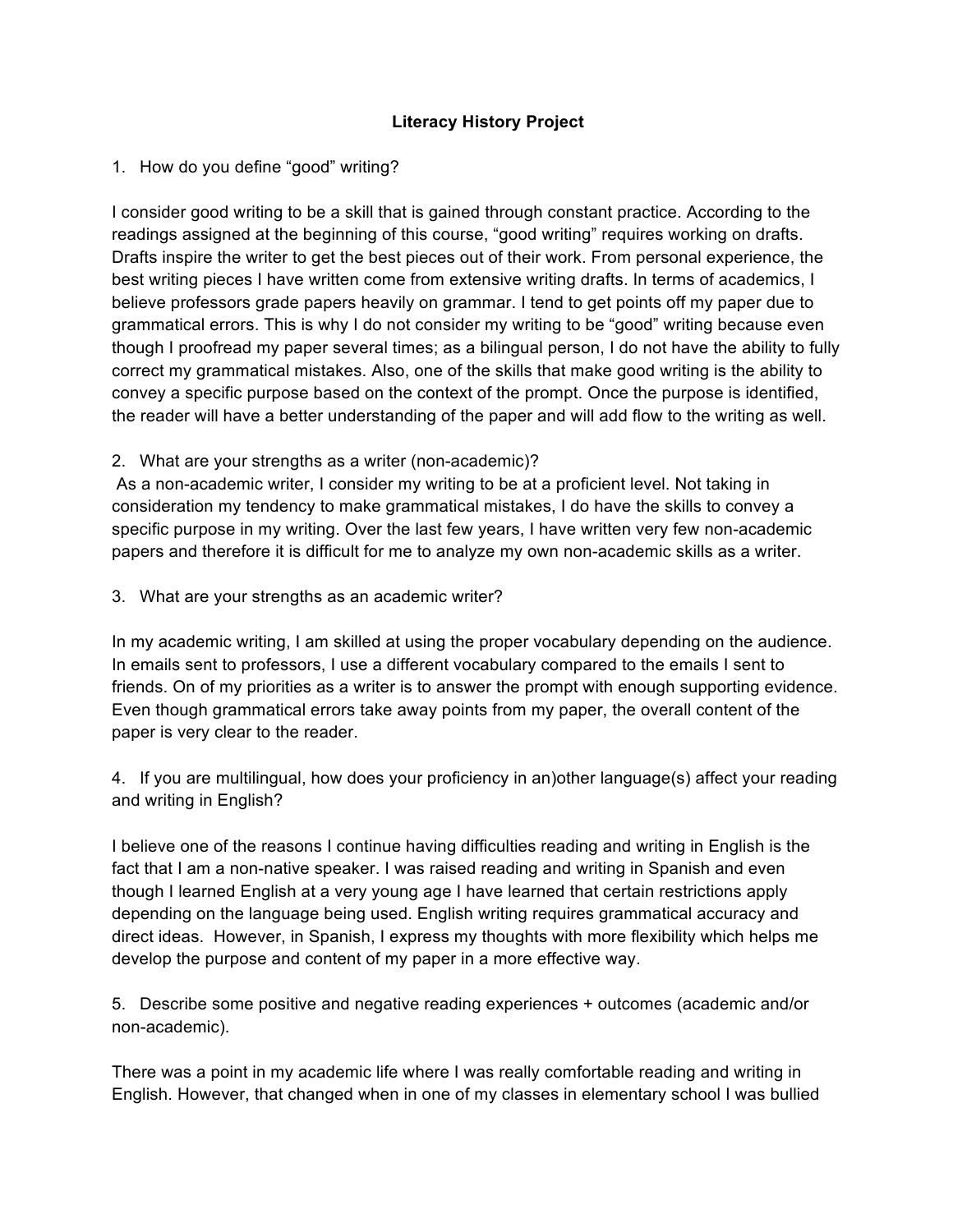for having an accent. I became conscious on the way I spoke and started doubting my writing. At one point, I tried my best to never participate in class even though I knew the answers to many of the questions asked. This experience had a great impact in my academic and social life. Even in college, I still struggle to be a bit more outgoing than usual. Over the years, I have used writing as a way to communicate my thoughts but even then, I do not feel comfortable having other people read my work unless it is the professor or the person grading my paper. I feel that others might judge me for my poor grammar.

6. Describe some positive and negative writing experiences + outcomes (academic and/or non-academic).

At the end of my first year here at UC Davis, I discovered the library bookstore near the Memorial Union. I decided to get a fictional book, sat down, and started reading. Once I started reading, I read for approximately an hour and 30 minutes. It was one of the most enjoyable moments I have experienced after a long and stressful academic year. After that day, I push myself to go to the bookstore once a day and read for at least 30 minutes. I have noticed that after starting this new habit, my academic writing has improved immensely. I believe I have gained a better idea of correct sentence structure and creativeness. Even though I do not do this very often, I try to do the same with my writing. Usually, I try to write in my journal once every week or two weeks but it always depends on the situation that I am in. I still struggle to write in non-academic scenarios.

7. List your reading and writing habits outside of school.

Every quarter I take English and Spanish courses where I have to to read in English and Spanish. When I read, I makes sure I do it at the library or in my room where I know I will not get distracted. Most of the time I tend to go over my assigned readings once and then I go back to analyze the text in more depth. If the readings are heavy in content or if the font size is small, I tend to take breaks.

8. List the steps you usually take in your complete writing process.

I first start by understanding what is expected from me as a writer. Depending on the purpose of my paper, I decide the form most that is most appropriate for my audience. After working on extensive research and gathering enough evidence I start working on my thesis. I spend most of my writing process in my thesis since it important in order reach my purpose. Having a strong argument that conveys the purpose in an effective way, is necessary in order to develop a strong conclusion. Also, as a writer the beginning and ending do a great job in capturing the reader's attention.

9. What do you wish you were more proficient at in reading? Why is this important to you?